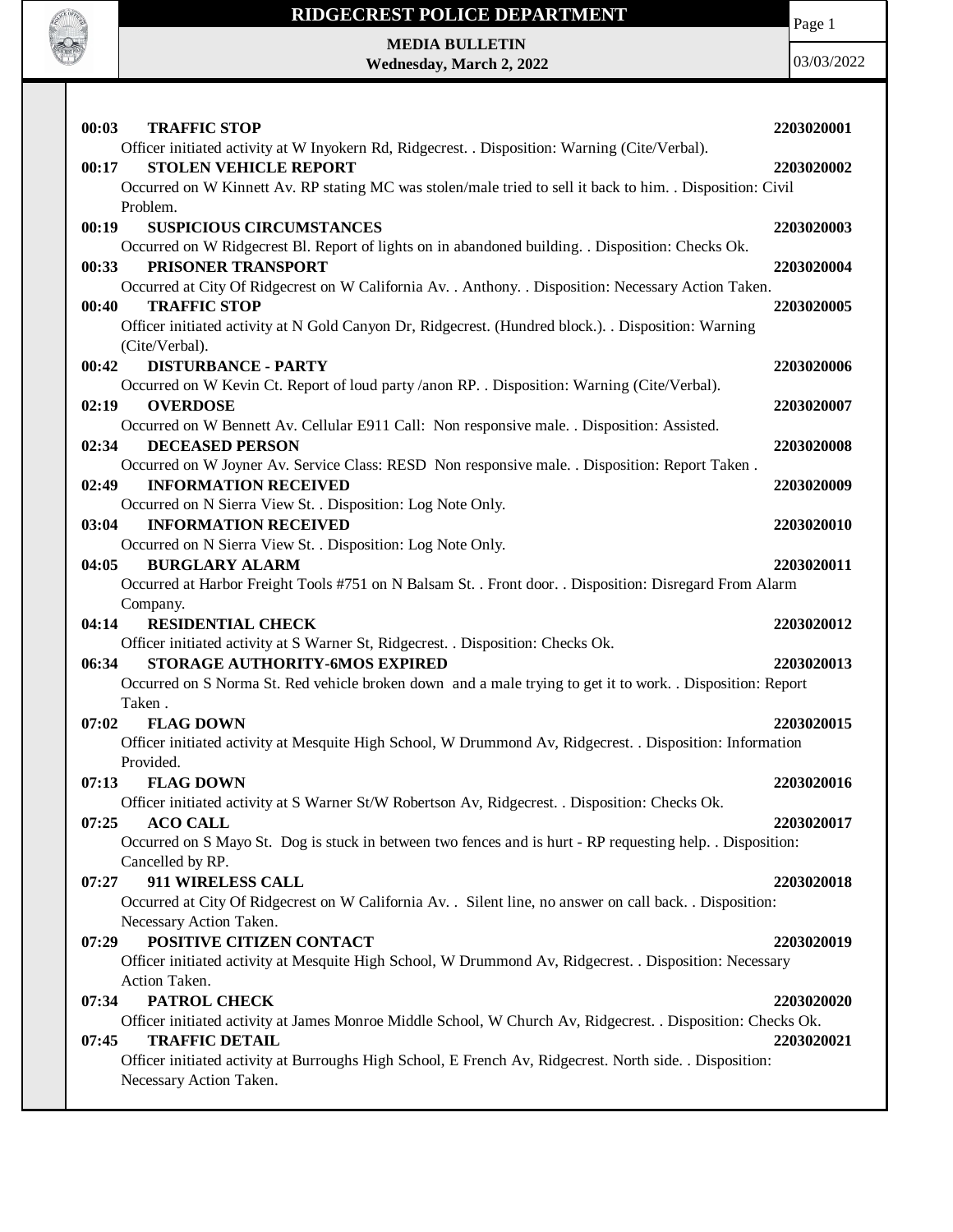

**MEDIA BULLETIN Wednesday, March 2, 2022** Page 2

| 07:49 | <b>SUSPICIOUS PERSON</b>                                                                                           | 2203020022 |
|-------|--------------------------------------------------------------------------------------------------------------------|------------|
|       | Officer initiated activity at Coldwell Banker, N China Lake Bl, Ridgecrest. . Disposition: Gone On Arrival.        |            |
| 07:56 | 911 HANG UP                                                                                                        | 2203020023 |
|       | Occurred at City Of Ridgecrest on W California Av. . Hang up, no answer on call back. . Disposition:               |            |
|       | Necessary Action Taken.                                                                                            |            |
| 08:01 | PROPERTY DAMAGE ONLY TC                                                                                            | 2203020024 |
|       | Officer initiated activity at N Downs St, Ridgecrest. (Hundred block.). . Disposition: Report Taken.               |            |
| 08:04 | <b>DETAIL</b>                                                                                                      | 2203020025 |
|       | Officer initiated activity at City Of Ridgecrest, W California Av, Ridgecrest. Evidence Run. . Disposition:        |            |
|       | Necessary Action Taken.                                                                                            |            |
| 08:05 | <b>ACO CALL</b>                                                                                                    | 2203020026 |
|       | Occurred at Faller Elementary School on W Upjohn Av. . Rp has a dog confined on the school grounds/would           |            |
|       | like it picked up. . Disposition: Animal Control Handled.                                                          |            |
| 08:05 | <b>CONTACT CITIZEN</b>                                                                                             | 2203020027 |
|       | Officer initiated activity at Inyokern Elementary School, Locust Av, Inyokern. . Disposition: Information          |            |
|       | Provided.                                                                                                          |            |
| 08:08 | <b>INFORMATION RECEIVED</b>                                                                                        | 2203020028 |
|       | Occurred at Verizon on S China Lake Bl. . Service Class: BUSN Doing a test call. . Disposition: Information        |            |
|       | Provided.                                                                                                          |            |
| 08:09 | 911 WIRELESS CALL                                                                                                  | 2203020029 |
|       | Occurred at City Of Ridgecrest on W California Av. . Silent line, no answer on call back. . Disposition:           |            |
|       | Necessary Action Taken.                                                                                            |            |
| 08:13 | <b>TRAFFIC DETAIL</b>                                                                                              | 2203020030 |
|       | Officer initiated activity at Gateway Elementary School, S Gateway Bl, Ridgecrest. . Disposition: Checks Ok.       |            |
| 08:14 | <b>EXTRA PATROL</b>                                                                                                | 2203020031 |
|       | Occurred on S Downs St. (Hundred block.) rp states that he has witnessed multiple cars speeding on downs           |            |
|       | by the school/also noticed people on their phones and some looked out of it/would like the officers to patrol      |            |
|       | the area today. . Disposition: Checks Ok.                                                                          |            |
| 08:20 | <b>ACO CALL</b>                                                                                                    | 2203020032 |
|       | Occurred on S Silver Ridge St. (Hundred block.) Beige and white pit bull jumping on top of vehicles. .             |            |
|       | Disposition: Animal Control Handled.                                                                               |            |
| 08:21 | <b>TRAFFIC DETAIL</b>                                                                                              | 2203020033 |
|       | Officer initiated activity at Faller Elementary School, W Upjohn Av, Ridgecrest. . Disposition: Checks Ok.         |            |
| 08:28 | <b>TRAFFIC STOP</b>                                                                                                | 2203020034 |
|       | Officer initiated activity at W Langley Av, Ridgecrest. (Hundred block.). . Disposition: Citation.                 |            |
| 08:42 | <b>ACO CALL</b>                                                                                                    | 2203020035 |
|       | Officer initiated activity at Motel 6, E Ridgecrest Bl, Ridgecrest. Improperly tethered dog. . Disposition: Animal |            |
|       | Control Handled.<br><b>OPEN DOOR/GATE</b>                                                                          |            |
| 08:44 | Occurred at W Bowman Rd/S Downs St. Rp states the gate to the wash is open and there is a grey sweater             | 2203020036 |
|       | hanging on it/rp does not see anybody in the wash at this time. Disposition: Checks Ok.                            |            |
|       |                                                                                                                    |            |
| 08:44 | <b>CONTACT CITIZEN</b>                                                                                             | 2203020037 |
|       | Occurred at City Of Ridgecrest on W California Av. . CALL RP/requesting WC, regarding various issues. .            |            |
| 08:57 | Disposition: Information Provided.<br><b>CONTACT CITIZEN</b>                                                       | 2203020038 |
|       | Officer initiated activity at Sierra Vista Education Center, N Norma St, Ridgecrest. . Disposition: Information    |            |
|       | Provided.                                                                                                          |            |
|       |                                                                                                                    |            |
|       |                                                                                                                    |            |
|       |                                                                                                                    |            |
|       |                                                                                                                    |            |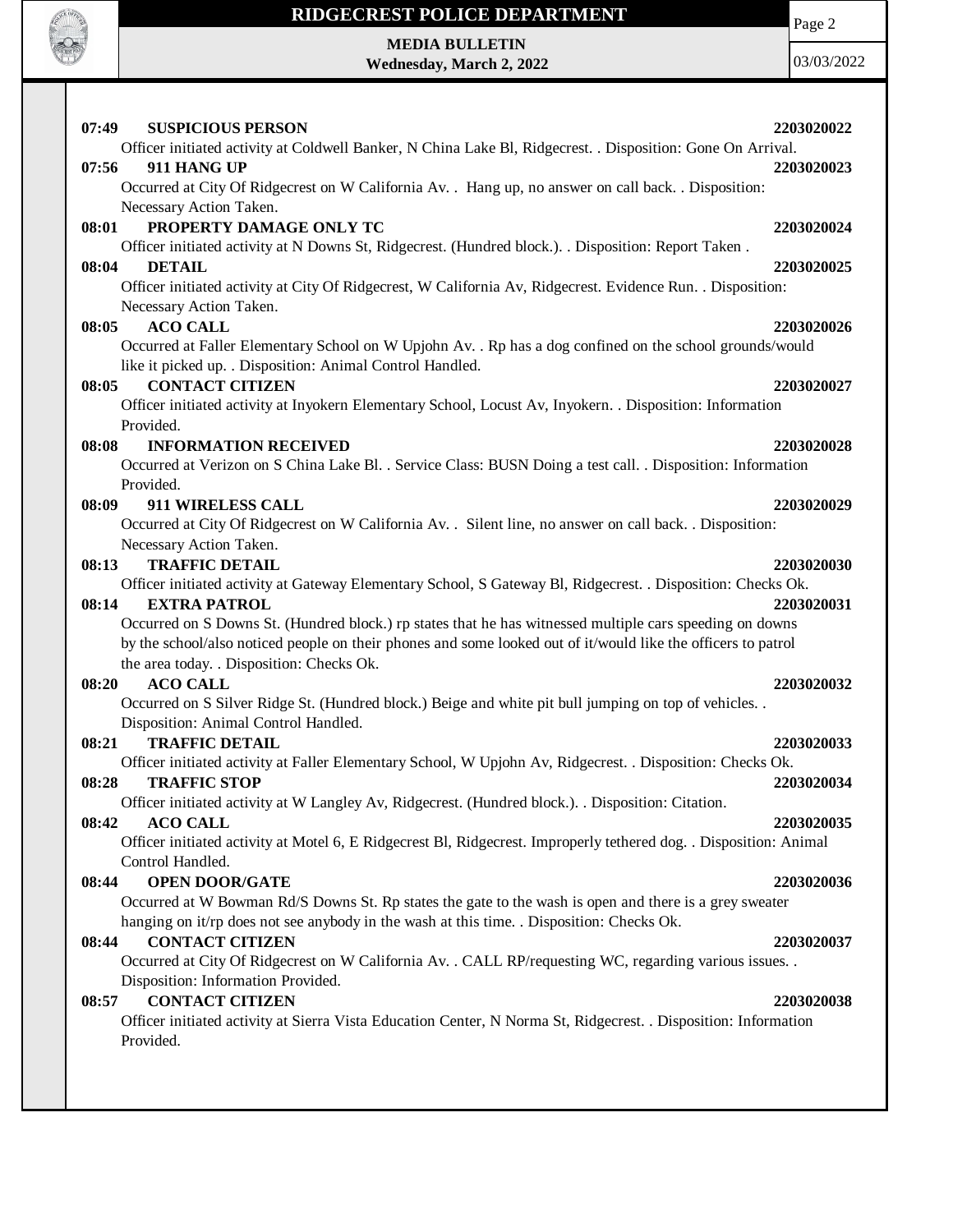

**MEDIA BULLETIN Wednesday, March 2, 2022** Page 3

| 09:03<br><b>MEDICAL AID</b><br>Occurred at Advanced Imaging Ctr Inc on N Heritage Dr. . Service Class: VOIP Ambulance request. .            | 2203020039 |
|---------------------------------------------------------------------------------------------------------------------------------------------|------------|
| Disposition: Referred To Other Agency.                                                                                                      |            |
| <b>CONTACT CITIZEN</b><br>09:06<br>Officer initiated activity at N Broadway St, Kern County. . Disposition: Information Provided.           | 2203020040 |
| <b>CONTACT CITIZEN</b><br>09:12                                                                                                             | 2203020041 |
| Officer initiated activity at James Monroe Middle School, W Church Av, Ridgecrest. . Disposition: Information                               |            |
| Provided.                                                                                                                                   |            |
| 09:18<br><b>FOLLOW UP</b>                                                                                                                   | 2203020042 |
| Officer initiated activity at N Cisco St, Ridgecrest. . Disposition: Follow Up Completed.                                                   |            |
| <b>TRAFFIC STOP</b><br>09:25                                                                                                                | 2203020043 |
| Officer initiated activity at E Drummond Av, Ridgecrest. (Hundred block.) SA/Spratt, Shainna Henrietta                                      |            |
| 10/31/1981                                                                                                                                  |            |
| WNO/RM051618A Bail/25k Chg/12500(a) VC/23152(b) VC                                                                                          |            |
| SBSO WNO/MVI20008010 Bail/25k Chg/14601.1(a) VC                                                                                             |            |
| Cited and released. . Disposition: Arrest Made.                                                                                             |            |
| <b>CONTACT CITIZEN</b><br>09:27                                                                                                             | 2203020044 |
| Occurred at City Of Ridgecrest on W California Av. . CALL RP/would like to speak to investigations about his                                |            |
| deceased cousin. . Disposition: Information Provided.                                                                                       |            |
| <b>CONTACT CITIZEN</b><br>09:30                                                                                                             | 2203020045 |
| Occurred at City Of Ridgecrest on W California Av. . CALL RP/has questions about certain penal codes for                                    |            |
| parking zones. . Disposition: Referred To Other Agency.                                                                                     |            |
| <b>RUNAWAY/OUT OF CONTROL JUVENILE</b><br>09:38                                                                                             | 2203020046 |
| Officer initiated activity at Burroughs High School, E French Av, Ridgecrest. . Disposition: Necessary Action                               |            |
| Taken.<br>09:42<br><b>CONTACT CITIZEN</b>                                                                                                   | 2203020047 |
| Officer initiated activity at Las Flores Elementary School, W Las Flores Av, Ridgecrest. . Disposition:                                     |            |
| Information Provided.                                                                                                                       |            |
| 09:48<br><b>FOLLOW UP</b>                                                                                                                   | 2203020048 |
| Occurred at City Of Ridgecrest on W California Av. Disposition: Information Provided.                                                       |            |
| <b>WARRANT ARREST</b><br>09:49                                                                                                              | 2203020049 |
| Officer initiated activity at City Of Ridgecrest, W California Av, Ridgecrest. SA/Usher, Angus Bruce 06/09/1965                             |            |
| WNO/RF008461A Bail/60k Chg/290.013(a) PC SUPP TO 20-1037                                                                                    |            |
| Booked Mojave. . Disposition: Arrest Made.                                                                                                  |            |
| 09:50<br><b>FOUND PROPERTY</b>                                                                                                              | 2203020050 |
| Occurred at City Of Ridgecrest on W California Av. . Rp found a debit card, unknown location, card is with                                  |            |
| records dept. . Disposition: Log Note Only.                                                                                                 |            |
| POSITIVE CITIZEN CONTACT<br>10:04                                                                                                           | 2203020051 |
| Officer initiated activity at Burroughs High School, E French Av, Ridgecrest. . Disposition: Checks Ok.                                     |            |
| <b>ACO CALL</b><br>10:07                                                                                                                    | 2203020052 |
| Occurred at Pearson Park on W Vicki Av/N Downs St. . S of Downs by Pearson Park loose dog in the area                                       |            |
| Disposition: Animal Control Handled.                                                                                                        |            |
| <b>INFORMATION RECEIVED</b><br>10:14                                                                                                        | 2203020053 |
| Occurred on N Helena St. Info. . Disposition: Log Note Only.                                                                                |            |
| <b>CONTACT CITIZEN</b><br>10:16<br>Officer initiated activity at Burroughs High School, E French Av, Ridgecrest. . Disposition: Information | 2203020054 |
|                                                                                                                                             |            |
|                                                                                                                                             |            |
| Provided.                                                                                                                                   |            |
|                                                                                                                                             |            |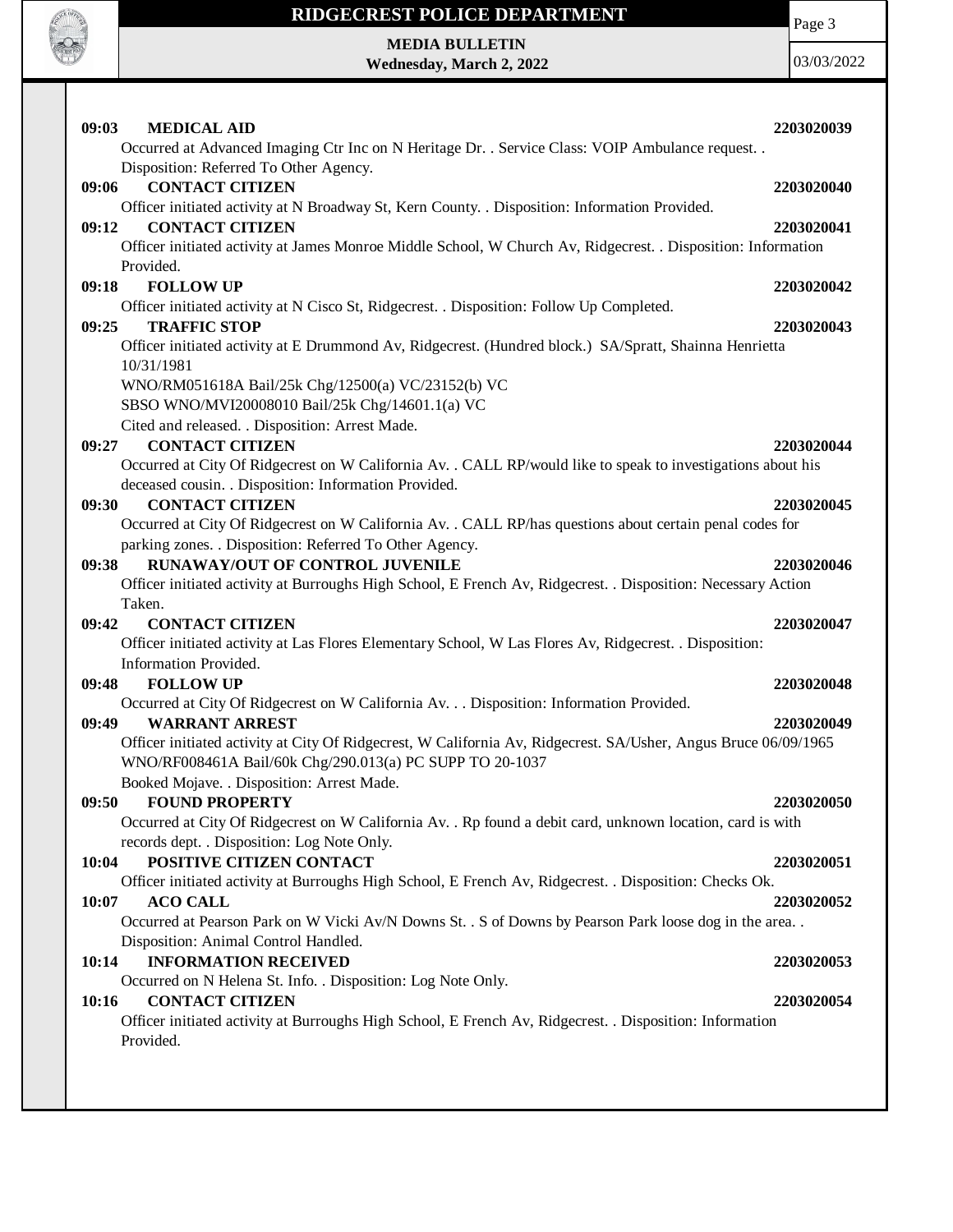

# **MEDIA BULLETIN**

**Wednesday, March 2, 2022**

Page 4

| 10:24<br><b>THEFT</b>                                                                                                                          |            |
|------------------------------------------------------------------------------------------------------------------------------------------------|------------|
|                                                                                                                                                | 2203020055 |
| Occurred on W Haloid Av. Rp requesting contact at the residence regarding package theft. . Disposition: Log                                    |            |
| Note Only.                                                                                                                                     |            |
| <b>ACO CALL</b><br>10:36                                                                                                                       | 2203020056 |
| Officer initiated activity at S Gateway Bl/E Church Av, Ridgecrest. Loose dog. . Disposition: Animal Control                                   |            |
| Handled.                                                                                                                                       |            |
| <b>WELFARE CHECK</b><br>10:36                                                                                                                  | 2203020057 |
| Officer initiated activity at E Bowman Rd, Ridgecrest. . Disposition: Negative Contact.                                                        |            |
| <b>FLAG DOWN</b><br>10:40                                                                                                                      | 2203020058 |
| Officer initiated activity at N Gold Canyon Dr/E Nadeau St, Ridgecrest. . Disposition: Information Provided.                                   |            |
| <b>DISTURBANCE - SUBJECT</b><br>10:45                                                                                                          | 2203020059 |
| Occurred at Red Rock Books on W Ridgecrest Bl. . Service Class: BUSN RP states an elderly lady came into                                       |            |
| his business stating there is a male screaming and yelling inside Red Rock Books at the employees. .                                           |            |
| Disposition: Checks Ok.                                                                                                                        |            |
| <b>CONTACT CITIZEN</b><br>10:51                                                                                                                | 2203020060 |
| Officer initiated activity at Burroughs High School, E French Av, Ridgecrest. . Disposition: Information                                       |            |
| Provided.                                                                                                                                      |            |
|                                                                                                                                                |            |
| <b>ACO CALL</b><br>10:57                                                                                                                       | 2203020061 |
| Officer initiated activity at E Commercial Av, Ridgecrest. Loose and barking dog. . Disposition: Animal Control                                |            |
| Handled.                                                                                                                                       |            |
| <b>DISTURBANCE - SUBJECT</b><br>11:06                                                                                                          | 2203020062 |
| Occurred at Navy Federal Credit Union on N Balsam St. . Service Class: BUSN Male is threatening the                                            |            |
| employees and is in the lobby. . Disposition: Checks Ok.                                                                                       |            |
| <b>WELFARE CHECK</b><br>11:15                                                                                                                  | 2203020063 |
| Occurred at Red Rock Books on W Ridgecrest Bl. . WMA crying and yelling inside the store. . Disposition:                                       |            |
| Unable To Locate.                                                                                                                              |            |
| <b>ACO CALL</b><br>11:22                                                                                                                       |            |
|                                                                                                                                                | 2203020064 |
|                                                                                                                                                |            |
| Officer initiated activity at W Cielo Av, Ridgecrest. Barking dog. . Disposition: Animal Control Handled.<br>11:24<br><b>SUSPICIOUS PERSON</b> | 2203020065 |
|                                                                                                                                                |            |
| Occurred on S Larkspur St. 2 males walking east looking over peoples yards. . Disposition: Unable To Locate.                                   |            |
| <b>CONTACT CITIZEN</b><br>11:29                                                                                                                | 2203020066 |
| Officer initiated activity at Burroughs High School, E French Av, Ridgecrest. . Disposition: Checks Ok.                                        |            |
| <b>BURGLARY IN PROGRESS</b><br>11:31                                                                                                           | 2203020067 |
| Occurred at Sierra Sands Mobile Home Community on W Atkins Av. . RP states there is a male breaking into                                       |            |
| her home and she can see it on the cameras - RP is not home right now. Disposition: Unfounded.                                                 |            |
| <b>ACO CALL</b><br>11:33                                                                                                                       | 2203020068 |
| Officer initiated activity at S Norma St/W Bowman Av, Ridgecrest. Loose dog. . Disposition: Animal Control                                     |            |
| Handled.                                                                                                                                       |            |
| 11:39<br><b>ACO CALL</b>                                                                                                                       | 2203020069 |
| Officer initiated activity at S Mayo St, Ridgecrest. F/u on dog in fence. . Disposition: Animal Control Handled.                               |            |
| 11:56<br>911 FOLLOW UP                                                                                                                         | 2203020070 |
| Occurred at City Of Ridgecrest on W California Av. . Talking and rustling noises heard in background, no                                       |            |
| answer on call back. . Disposition: Necessary Action Taken.                                                                                    |            |
| PARKING VIOLATION<br>12:04                                                                                                                     | 2203020071 |
| Occurred on W Robert Av. RP states that the construction crew is blocking off his whole street with their                                      |            |
| trucks and equipment and he can't get to his home. . Disposition: Necessary Action Taken.                                                      |            |
| <b>CONTACT CITIZEN</b><br>12:16                                                                                                                | 2203020072 |
| Occurred at City Of Ridgecrest on W California Av. . CALL RP/requesting to speak to P6 about a case. .                                         |            |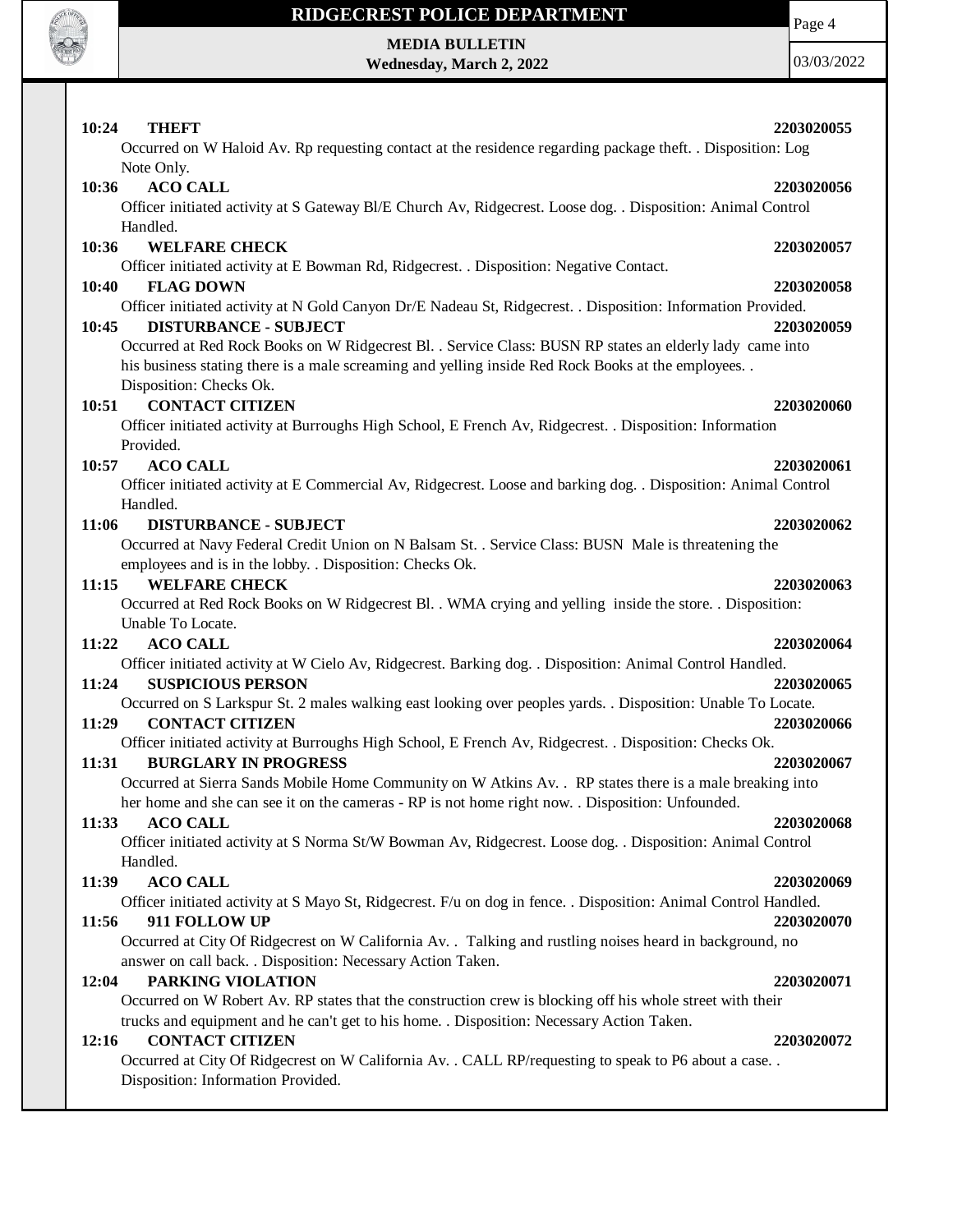

**MEDIA BULLETIN Wednesday, March 2, 2022** Page 5

| 12:16<br><b>CONTACT CITIZEN</b><br>2203020073<br>Officer initiated activity at Inyokern Elementary School, Locust Av, Inyokern. . Disposition: Information                                         |  |
|----------------------------------------------------------------------------------------------------------------------------------------------------------------------------------------------------|--|
| Provided.                                                                                                                                                                                          |  |
| <b>DISTURBANCE - VERBAL</b><br>2203020074<br>12:38                                                                                                                                                 |  |
| Occurred on S Norma St. Rp states there is loud music playing but she can also hear multiple people yelling at<br>eachother /rp unknown if its males or females yelling. . Disposition: Checks Ok. |  |
| <b>CONTACT CITIZEN</b><br>12:44<br>2203020075                                                                                                                                                      |  |
| Occurred on W Upjohn Av. CALL RP/would like to speak to an officer about the property. . Disposition:                                                                                              |  |
| Information Provided.                                                                                                                                                                              |  |
| PROPERTY DAMAGE ONLY TC<br>12:53<br>2203020076                                                                                                                                                     |  |
| Occurred at James Monroe Middle School on W Church Av. . CALL RP/states her car was side swiped<br>yesterday at the school. . Disposition: Information Provided.                                   |  |
| 13:54<br><b>CONTACT CITIZEN</b><br>2203020077                                                                                                                                                      |  |
| Occurred at City Of Ridgecrest on W California Av. . CALL RP/needs to speak to an officer about her nephew. .                                                                                      |  |
| Disposition: Information Provided.                                                                                                                                                                 |  |
| <b>SUSPICIOUS PERSON</b><br>13:55<br>2203020078                                                                                                                                                    |  |
| Occurred on E Heatherglen Dr. (Hundred block.) 2 HMA's/wearing reflective vests over casual                                                                                                        |  |
| clothing/looking into peoples yards /rp cannot see any ID on them /currently walking eastbound<br>Disposition: Checks Ok.                                                                          |  |
| <b>FOUND PROPERTY</b><br>2203020079<br>14:00                                                                                                                                                       |  |
| Occurred at Verizon on S China Lake Bl. . anon rp found an ID and turned it into the PD. . Disposition:                                                                                            |  |
| Necessary Action Taken.                                                                                                                                                                            |  |
| <b>SUICIDAL SUBJECT</b><br>14:05<br>2203020080                                                                                                                                                     |  |
| Occurred on W Church Av. Service Class: VOIP RP was calling through a sign language interpreter                                                                                                    |  |
| Disposition: Necessary Action Taken.                                                                                                                                                               |  |
| <b>CONTACT CITIZEN</b><br>14:24<br>2203020082                                                                                                                                                      |  |
| Occurred at City Of Ridgecrest on W California Av. . CALL RP/requesting to speak to WC. . Disposition:                                                                                             |  |
| Negative Contact.                                                                                                                                                                                  |  |
| 14:25<br><b>DOMESTIC DISTURBANCE</b><br>2203020083                                                                                                                                                 |  |
| Occurred at China Lake Trailer Park on W Moyer Av. . Ck welfare of adult daughter. DV IR. . Disposition:<br>Domestic Violence Documentation.                                                       |  |
| <b>CONTACT CITIZEN</b><br>14:32<br>2203020084                                                                                                                                                      |  |
| Occurred at Voip Call Ridgecres on W California Av. . Service Class: VOIP Call RP re call 0080. . Disposition:<br>Information Provided.                                                            |  |
| 14:37<br><b>CONTACT CITIZEN</b><br>2203020085                                                                                                                                                      |  |
| Officer initiated activity at Richmond Elementary School, E Rowe St, Ridgecrest. . Disposition: Information                                                                                        |  |
| Provided.                                                                                                                                                                                          |  |
| <b>MEDICAL AID</b><br>14:41<br>2203020086                                                                                                                                                          |  |
| Occurred at Indian Wells Valley Dialysis Ctr on S Richmond Rd. . Service Class: BUSN Abandoned line.<br>2nd                                                                                        |  |
| call, ambulance request. . Disposition: Necessary Action Taken.                                                                                                                                    |  |
| <b>WELFARE CHECK</b><br>14:57<br>2203020087                                                                                                                                                        |  |
| Occurred on N Cisco St. Service Class: VOIP<br>Little boy, approx 5 yoa, heard yelling in a backyard, apparently                                                                                   |  |
| locked out of house. . Disposition: Checks Ok.                                                                                                                                                     |  |
| <b>CONTACT CITIZEN</b><br>2203020088<br>15:02                                                                                                                                                      |  |
| Occurred at City Of Ridgecrest on W California Av. . CALL RP/requesting S4. . Disposition: Necessary Action                                                                                        |  |
| Taken.                                                                                                                                                                                             |  |
| 15:02<br><b>CONTACT CITIZEN</b><br>2203020089                                                                                                                                                      |  |
| Officer initiated activity at Murray Middle School, E Drummond Av, Ridgecrest. Juvenile transported. .<br>Disposition: Necessary Action Taken.                                                     |  |
|                                                                                                                                                                                                    |  |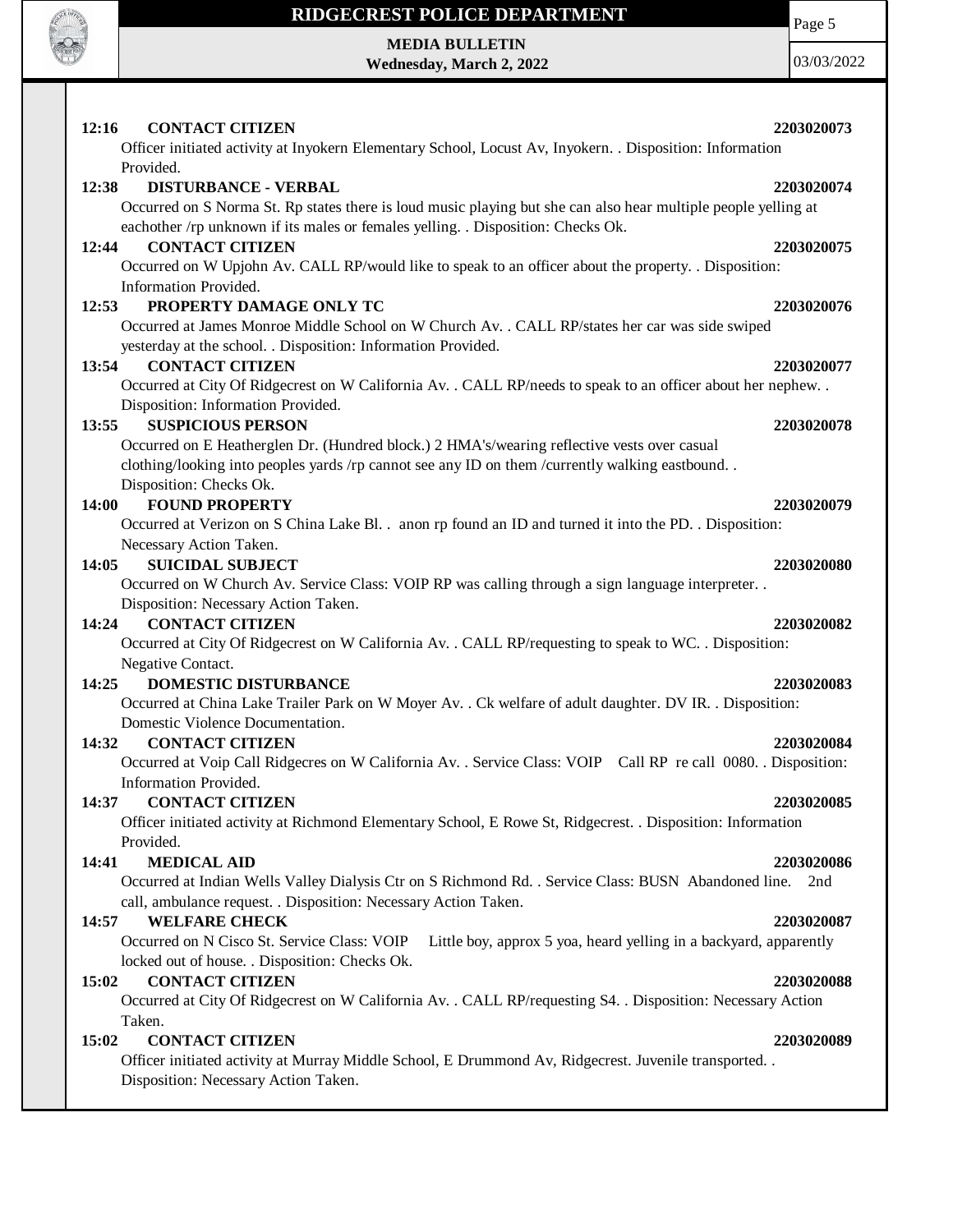

Page 6

**MEDIA BULLETIN Wednesday, March 2, 2022**

| 15:25<br><b>CONTACT CITIZEN</b><br>2203020090                                                                                                         |
|-------------------------------------------------------------------------------------------------------------------------------------------------------|
| Occurred at Murray Middle School on E Drummond Av. . Contact RP via 21. . Disposition: Negative Contact.                                              |
| <b>WELFARE CHECK</b><br>15:37<br>2203020091                                                                                                           |
| Occurred on W Ward Av. Attempt to contact subj and deliver emergency message. . Disposition: Information                                              |
| Provided.                                                                                                                                             |
| 16:14<br><b>VEHICLE RELEASE</b><br>2203020092                                                                                                         |
| Occurred at City Of Ridgecrest on W California Av. Disposition: Necessary Action Taken.                                                               |
| 911 WIRELESS CALL<br>16:24<br>2203020093                                                                                                              |
| Occurred on E Upjohn Av. (Hundred block.) Cellular E911 Call: Service Class: W911 Child playing with phone.<br>. Disposition: Necessary Action Taken. |
| <b>MEDICAL AID</b><br>16:43<br>2203020094                                                                                                             |
| Occurred at S China Lake Bl/S Downs St. Cellular E911 Call: Service Class: W911 Med Aid. . Disposition:                                               |
| Referred To Other Agency.                                                                                                                             |
| PETTY THEFT REPORT<br>16:50<br>2203020095                                                                                                             |
| Occurred on W Robertson Av. RP in the lobby -wants to file a report. . Disposition: Information Provided.                                             |
| 17:03<br><b>KEEP THE PEACE</b><br>2203020096                                                                                                          |
| Occurred at Sands Mobile Home Park on W Ridgecrest Bl. . Rp in the lobby-states she filed a theft report and                                          |
| has located her stolen items and needs help retrieving them. . Disposition: Negative Contact.                                                         |
| <b>DOMESTIC DISTURBANCE</b><br>17:38<br>2203020097                                                                                                    |
| Occurred on W Mariposa Av. Cellular E911 Call: Service Class: W911 Male possibly beating female in                                                    |
|                                                                                                                                                       |
| backyard.                                                                                                                                             |
| DV IR. . Disposition: Domestic Violence Documentation.                                                                                                |
| 17:54<br>911 WIRELESS CALL<br>2203020098                                                                                                              |
| Occurred at S Norma St/W Upjohn Av. Cellular E911 Call: Service Class: WPH2<br>Adult male advising                                                    |
| accidental dial. . Disposition: Log Note Only.<br>911 WIRELESS CALL<br>2203020099<br>18:03                                                            |
|                                                                                                                                                       |
|                                                                                                                                                       |
| Occurred at McDonald's on N China Lake Bl. . Cellular E911 Call: Service Class: WPH2<br>Abandoned line. .                                             |
| Disposition: Necessary Action Taken.                                                                                                                  |
| <b>BE ON THE LOOKOUT</b><br>18:28<br>2203020100                                                                                                       |
| Occurred on S Mahan St. WFA/17/5'7/130/brown shoulder-length hair w/bangs/blue/striped multi-colored                                                  |
| dress/blk shoes left on foot. BOL only at this time. Left home approx 1815. Disposition: Cancelled by RP.                                             |
| 18:47<br><b>FOUND PROPERTY</b><br>2203020101                                                                                                          |
| Occurred at Navy Federal Credit Union on N Balsam St. . At station with debit card found on ATM. .                                                    |
| Disposition: Necessary Action Taken.                                                                                                                  |
| 18:48<br><b>ACO CALL</b><br>2203020102                                                                                                                |
| Occurred on N Sanders St. Missing cat. . Disposition: Information Received.                                                                           |
| <b>CIVIL PROBLEM</b><br>18:55<br>2203020103                                                                                                           |
| Occurred on W Wilson Av. RP states ex has cell phone and refuses to return it. . Disposition: Civil Problem.                                          |
| PETTY THEFT REPORT<br>2203020104<br>19:04                                                                                                             |
| Occurred on W Haloid Av. RP has video of theft and requests officer at residence. . Disposition: Necessary                                            |
| Action Taken.                                                                                                                                         |
| DOMESTIC DISTURBANCE<br>19:49<br>2203020105                                                                                                           |
| Occurred on E Ridgecrest Bl. Verbal between husband and wife. . Disposition: Domestic Violence                                                        |
| Documentation.                                                                                                                                        |
| <b>ASSIST OTHER DEPARTMENT</b><br>19:59<br>2203020106                                                                                                 |
| Officer initiated activity at E Ridgecrest Bl, Ridgecrest. (Hundred block.)<br>SBSO on TSTOP. . Disposition:                                          |
| Assisted.                                                                                                                                             |
|                                                                                                                                                       |
|                                                                                                                                                       |